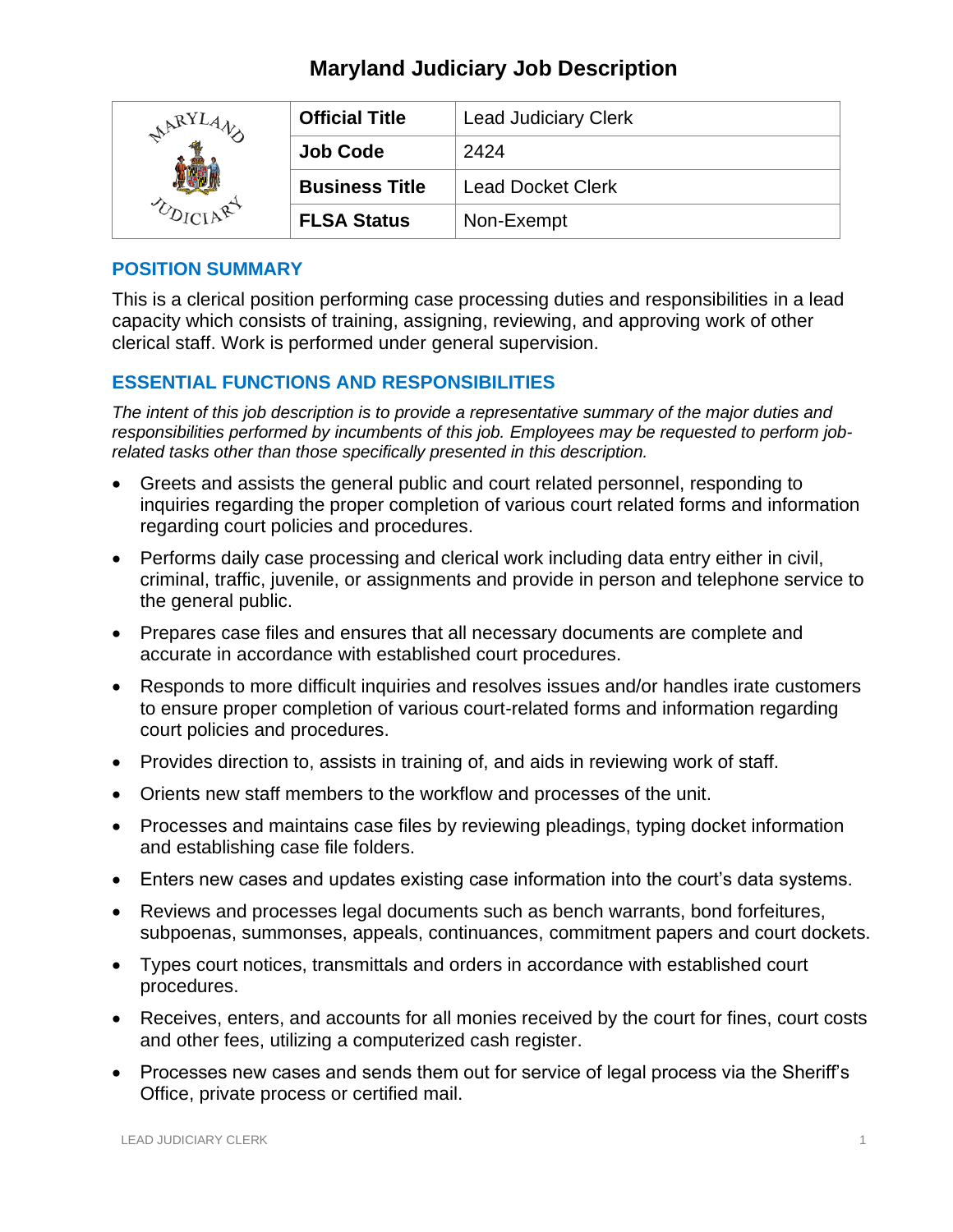- Provides information about the status of cases or office procedures.
- Receives, opens, sorts, and distributes mail to the appropriate section of the court.
- Sorts and files various documents and materials according to an established file classification system.
- May assist in the selection of new employees.
- May provide input to supervisor regarding performance assessment of staff.

## **MINIMUM QUALIFICATIONS**

#### **Education and Experience**

- High school diploma (or GED equivalent).
- Two (2) years of work experience, to include one (1) year as a Judiciary Clerk, in court operations, or in the fields of criminal justice, parole and probation, legal or financial services.

#### **Note:**

- A Bachelor's Degree may substitute one (1) year of required work experience.
- A Paralegal/Associates Degree or 60 college credits may substitute one (1) year of required work experience.
- A Paralegal Certificate may substitute one (1) year of required work experience.

## **KNOWLEDGE, SKILLS, AND ABILITIES**

#### **Knowledge of:**

- General office practices, procedures, and equipment.
- Job related terminology, codes, comments, notations, orders, policies, procedures, rules, regulations, and laws.
- Court forms, practices, procedures, protocols, systems, and equipment required to support the specialized work of the assigned unit(s).
- Basic English and arithmetic to include, but not limited to, spelling, punctuation, addition, subtraction, multiplication, and division.

#### **Skill in:**

- Customer service and handling problems tactfully and patiently.
- Active listening, empathy, problem solving, and communication.
- Accuracy and attention to detail.
- Typing on a personal computer.

## **Ability to:**

• Use and maintain alphabetical and numerical filing systems.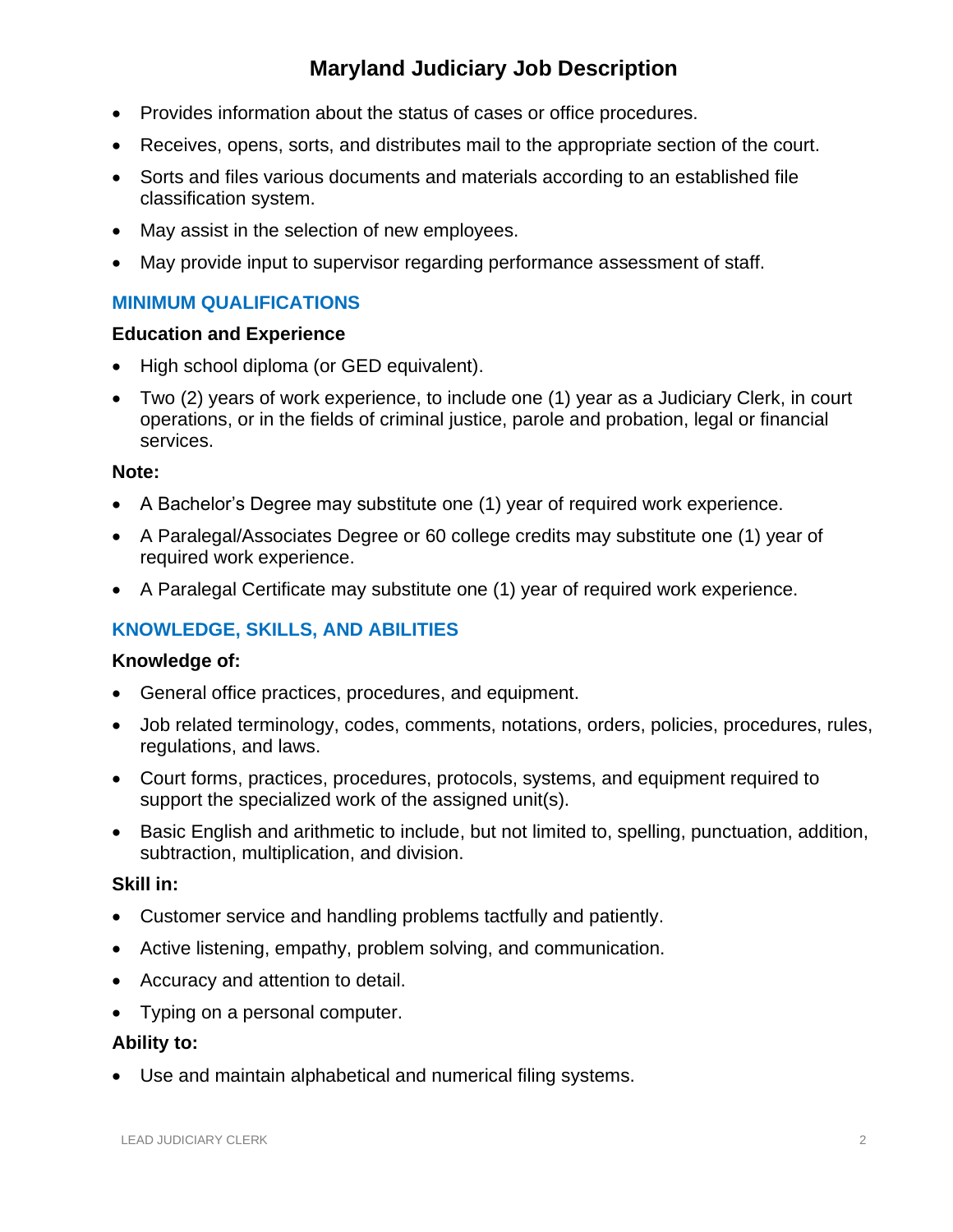- Use standard office and business equipment including, but not limited to, personal computers, word processing, spreadsheets, database software, copier, microfilm machine, register, scanner, fax machine, etc.
- Communicate clearly, tactfully, and effectively with judges, the public, police agencies, attorneys, and other court officials and personnel, both verbally and in writing.
- Provide assistance, guidance, and direction to others in a polite and efficient manner.
- Exercise tact, diplomacy, and impartiality in dealing with the public, law enforcement personnel, and attorneys.
- Understand and carry out complex verbal and written instructions.
- Apply job-related terminology, policies, procedures, regulations, and laws to define problems, collect data, establish facts, record data, appropriately complete forms, and provide information to customers.
- Pay attention to detail.
- Establish and maintain effective working relationships with other employees, subordinates, superiors, and/or the general public.
- Work within time constraints, meet fixed deadlines, and demonstrate good organizational skills.

#### **SUPERVISORY RESPONSIBILITIES**

This position does not have formal supervisory responsibilities over other employees but provides instruction and guidance to staff and leads the work unit.

#### **PHYSICAL DEMANDS**

*The physical demands described here are representative of those that must be met by an employee to successfully perform the essential functions of this job. Reasonable accommodations may be made to enable individuals with disabilities to perform the essential functions.*

This position involves *sedentary* work, exerting up to 10 pounds of force occasionally, and/or negligible amount of force frequently or constantly to lift, carry, push, pull, or otherwise move objects. Sedentary work involves sitting most of the time; walking and standing are required only occasionally.

#### **WORKING CONDITIONS**

*The work environment and exposures described here are representative of those an employee encounters while performing the essential functions of this job. Reasonable accommodations may be made to enable individuals with disabilities to perform the essential functions.*

This position works in an office or similar indoor environment and is not substantially exposed to adverse environmental conditions. Employees sometimes encounter individuals with known criminal or mental health backgrounds.

*\*\*\*\*\*\*\*\*\*\*\*\*\*\*\*\*\*\*\*\*\*\*\*\*\*\*\*\*\*\*\*\*\*\*\*\*\*\*\*\*\*\*\*\*\*\*\*\*\*\*\*\*\*\*\*\*\*\*\*\*\*\*\*\*\*\*\*\*\*\*\*\*\*\*\*\*\*\*\*\*\*\*\*\*\*\*\*\*\*\*\*\*\*\*\*\*\*\**

*Maryland Judiciary is an Equal Opportunity Employer.*